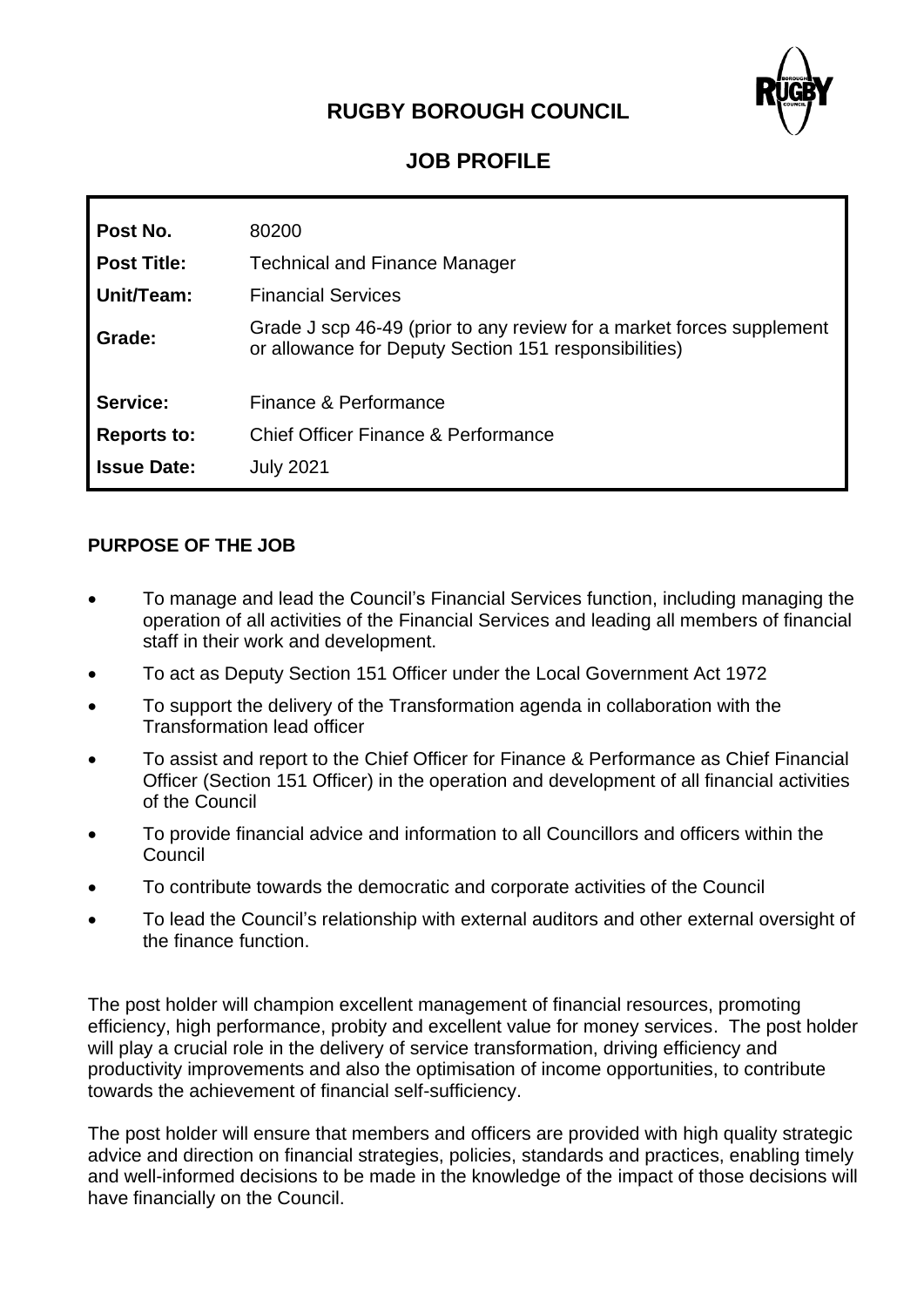#### **1. ESSENTIAL FUNCTIONS AND RESPONSIBILITIES**

- 1.1 Manage the Financial Services' contribution to the Council's annual financial cycle in collating information and reporting to Cabinet and Council.
- 1.2 To report to the Chief Officer for Finance & Performance in the operation of financial management and control within the Council including maintaining the Council's Financial Instructions in conjunction with Corporate Assurance & Improvement Team.
- 1.3 Manage the production of all financial strategies including the Medium-Term Financial Strategy, Medium Term Financial Plan, Capital Strategy and Treasury Management Strategy.
- 1.4 Contribute towards the implementation of a commercial approach across the Council, recommending and supporting moves into new income generating areas and advising on the most efficient company structures and other related financial matters.
- 1.5 Liaise with the Council's companies and other partnerships to ensure that financial reporting to the Council is appropriate and timely
- 1.6 Coordinate and ensure completion of the annual closure of the Council's service accounts and manage the production of the Council's Financial Statements and Whole of Government Accounts including providing technical guidance and support to the wider team.
- 1.7 Interpret current and new legislation and ensure that the accounting processes created by these new requirements are implemented
- 1.8 Coordinate the Financial Services contribution to the development of all new modules of the FMS and other financial systems to ensure best use is being made and they are compliant with changes in legislation/regulations.
- 1.9 Manage, guide and support the training and development of all employees within Financial Services.
- 1.10 Work with the Leadership Team, officers and Councillors within the Council to ensure the proper conduct of the Council's financial activities.
- 1.11 Liaise with representatives of other local authorities, Government departments, External Audit and other professional bodies on professional issues.
- 1.12 Represent the Chief Officer as required and attend officer working parties and Council meetings to provide financial advice and assistance.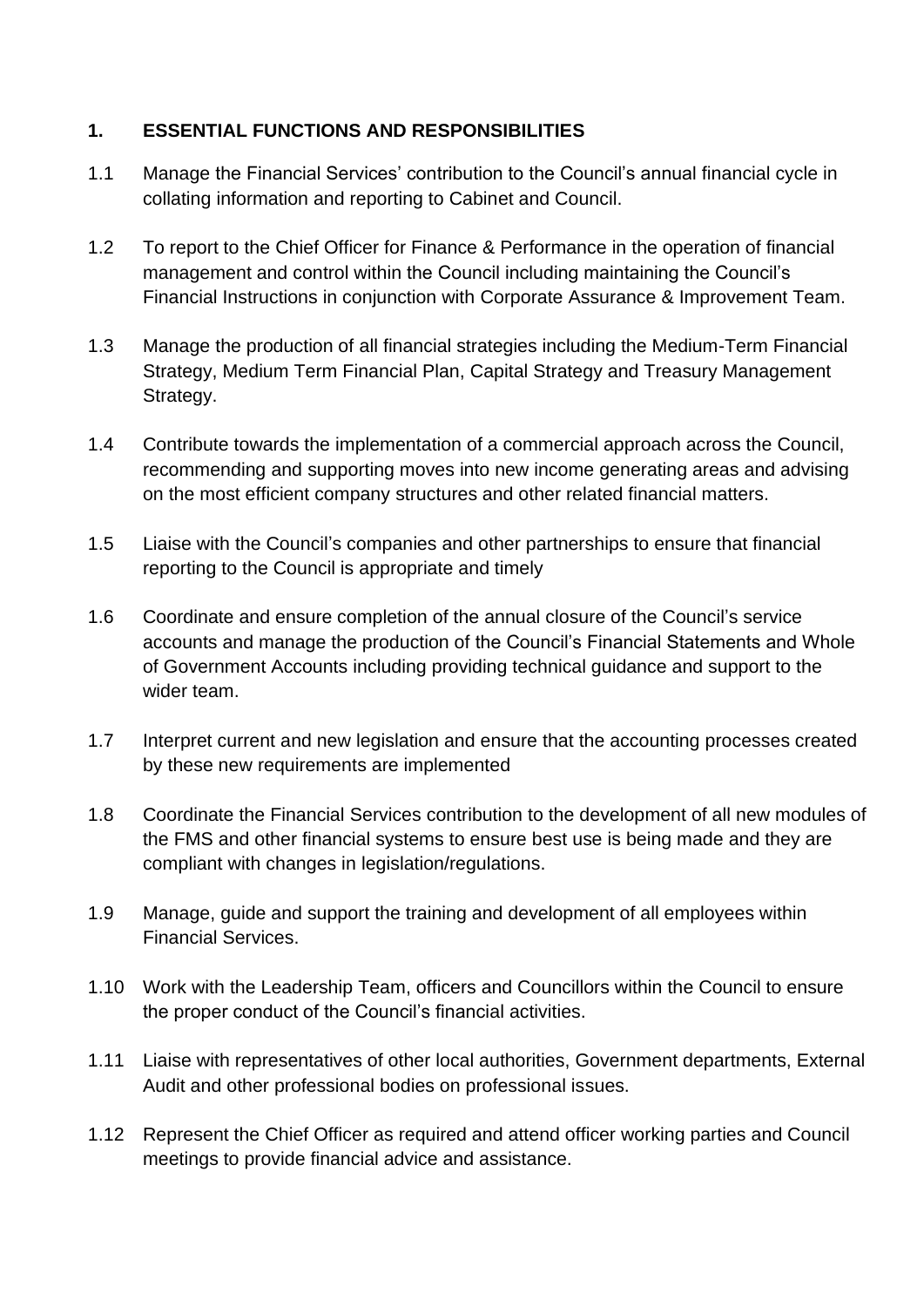- 1.13 Support the Chief Officer and Transformation manager to develop the Council's transformation programme which will support the delivery of the medium-term financial plan.
- 1.14 Implement a performance management framework and Lead on the production of first class financial and performance information and advice to the Council's LeadershipTeam, Council and democratic bodies, officers, and councillors.
- 1.15 Lead the implementation of a Finance Business Partnering approach
- 1.16 Deliver the milestones established from the team and divisional service plan
- 1.17 Take an active role in the Treasury Management function including monitoring investments to ensure compliance and managing the strategy of the Council's cash investment and borrowing activities.
- 1.18 Be overall technical lead for the financial services team, ensuring technical competence is maintained and the council adheres to the CIPFA code practice
- 1.19 Advise on the impact of new financial requirements of local government and support the Council to implement action plans

#### **2. OTHER DUTIES AND RESPONSIBILITIES**

- 2.1 To represent Financial Services at presentations, induction seminars and any other meetings where financial advice, assistance or guidance is required.
- 2.2 Ensure financial training is prepared and delivered to officers and Councillors to increase financial awareness and assist with budget preparation and monitoring
- 2.3 Member of Corporate Management Forum; Finance & Performance Management Team; and other appropriate groups/working parties as required.
- 2.4 Finance representative at meetings of Cabinet or Council.
- 2.5 Council representative at meetings of other organisations
- 2.6 Any other reasonable duties as requested by your manager, in line with your skills and knowledge.

#### 3. **SUPERVISORY RESPONSIBILITIES Direct reports:**

Principal Accountant (2)

#### *Indirect Reports*

Capital Accountant (1)

- Technical Accountant (1)
- Senior Finance Officers (4)
- Finance Officers (2)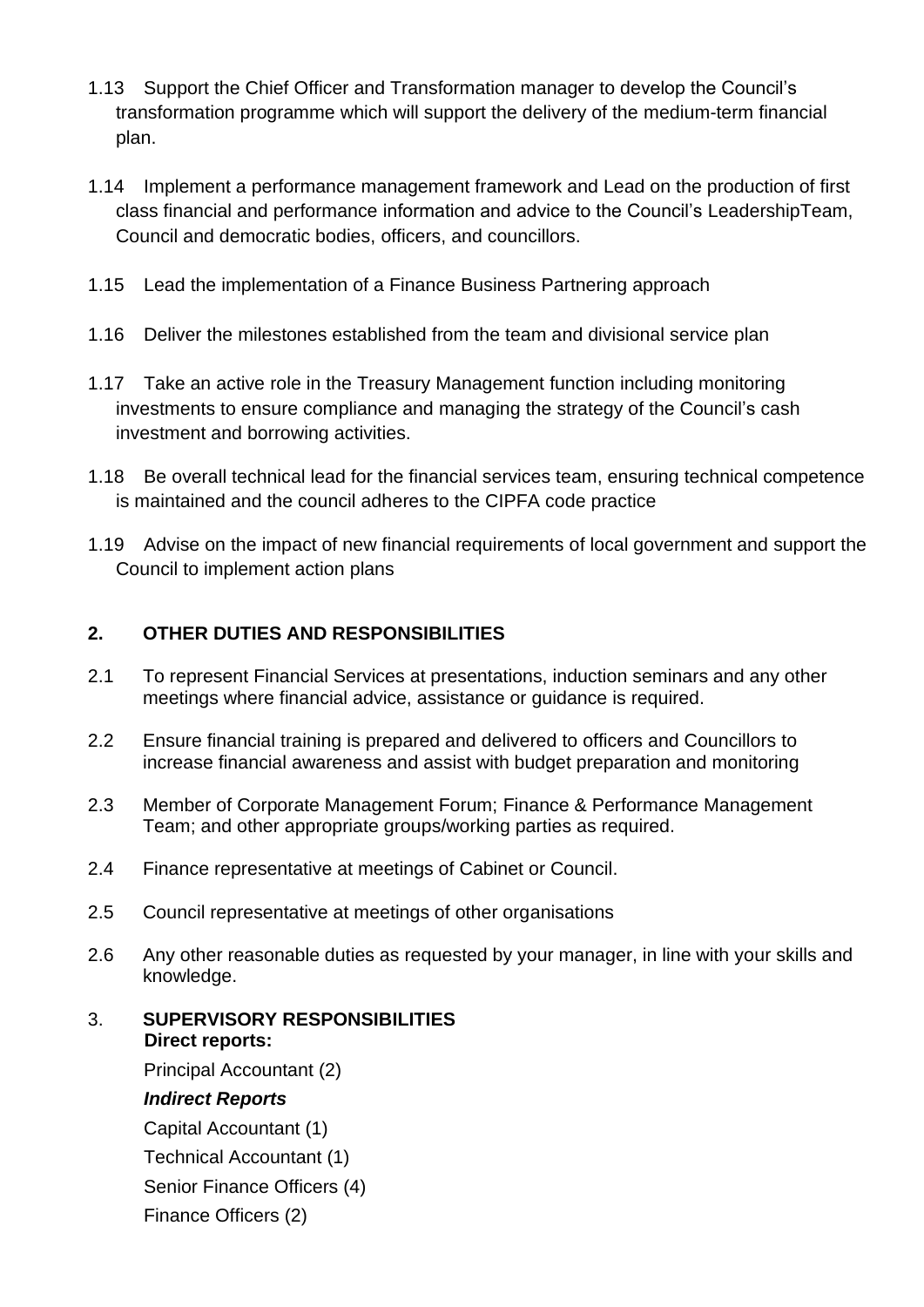Procurement Officer (1) Senior Payments Officer (1) Payments Officers (1)

## **4. FINANCIAL RESPONSIBILITIES**

- 4.1 Significant responsibilities for Council's overall financial activities and performance as Technical and Finance Manager and Deputy Section 151 Officer
- 4.2 Budgetary responsibility for the services' administration, to authorise purchase orders and certify invoices within limits set by the Chief Officer Finance & Performance.
- 4.3 Responsibility to authorise payment of unlimited amount including the Council's investment and borrowing transactions and countersign large value cheques (over £50,000)
- 4.4 Responsibility to authorise grant submissions and claims and other government returns on behalf of the Council.
- 4.5 Accountable for the production of the Council's accounts, annual Financial Statements and for the production of budget monitoring reports to Cabinet, Chief Officer and budget holders.
- 4.6 To ensure adherence to the Council's financial rules and procedures as set out below:

#### **5 RESPONSIBILITY FOR ASSETS AND DATA**

- Responsible for ensuring all systems used within the Financial Services Team including the Financial Management System and asset management system are fit for purpose and being maximised to their potential in line with the requirements of the services provided by the council.
- Responsible for ensuring all sensitive data e.g. supplier data is held securely.
- Responsible for ensuring all financial records are held for the appropriate duration in accordance with the Council's policies and HMRC requirements.

## **6. EXTENT OF PUBLIC CONTACT**

- Works with Leadership Team, officers and Councillors within the Council
- Liaises with professional members of other local authorities, Government departments, External Audit and members of other professional bodies on professional accountancy and financial issues
- Maintains contacts with consultants and suppliers of IT and with representatives of other services
- Responds to enquiries from members of the public and gives financial advice to Councillors when requested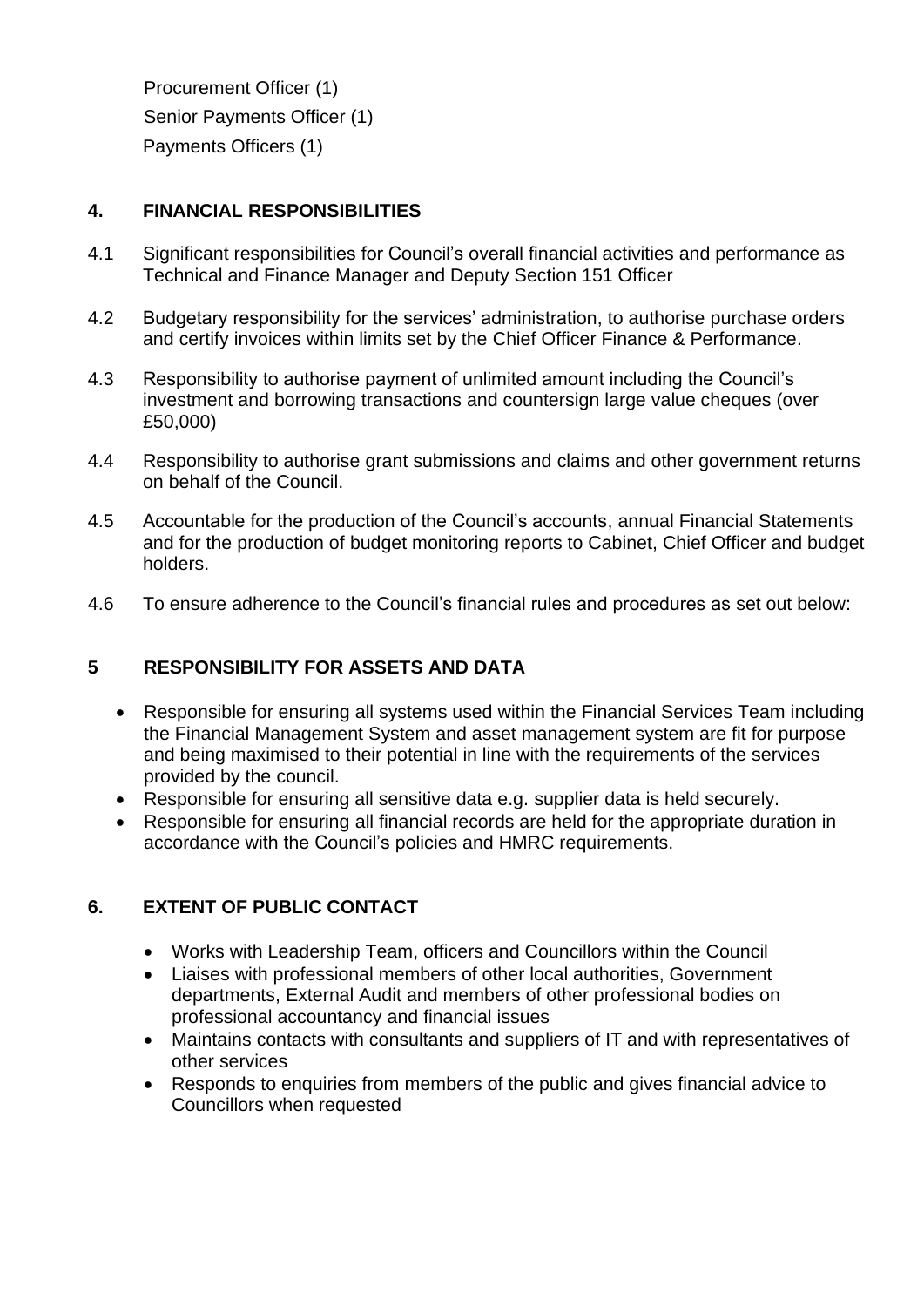#### **7. WORKING CONDITIONS AND ENVIRONMENT**

Largely office based. Occasionally required to attend and represent Financial Services at evening Council meetings outside normal working hours or at external meetings usually within normal working hours

#### **8. CORPORATE RESPONSIBILITIES**

All staff have to act within the Council's rules and follow all reasonable management requirements. These are contained within: the Council's Standing Orders, Employment Policies, Constitution and Code of Conduct for Employees. Other documents may be introduced at times setting out rules of the Council. These will cover responsibilities and requirements for the following:

Financial Accounting Equality and Diversity Health and Safety Risk Management Anti- Fraud Data Quality and Data Protection Business Continuity Major Emergency Plan Procurement and Contract Management Safeguarding of Children and Vulnerable Adults

Copies of the relevant rules and policy are available on the staff intranet or from your manager

In addition, all employees are expected to behave in line with our Values and Behaviours and challenge other employees whose behaviour is against our values.

#### **9. KNOWLEDGE, SKILLS, EXPERIENCE AND QUALIFICATIONS**

Refer to Person Specification attached.

| <b>Signed as agreed:</b> |      |
|--------------------------|------|
| Postholder               | Date |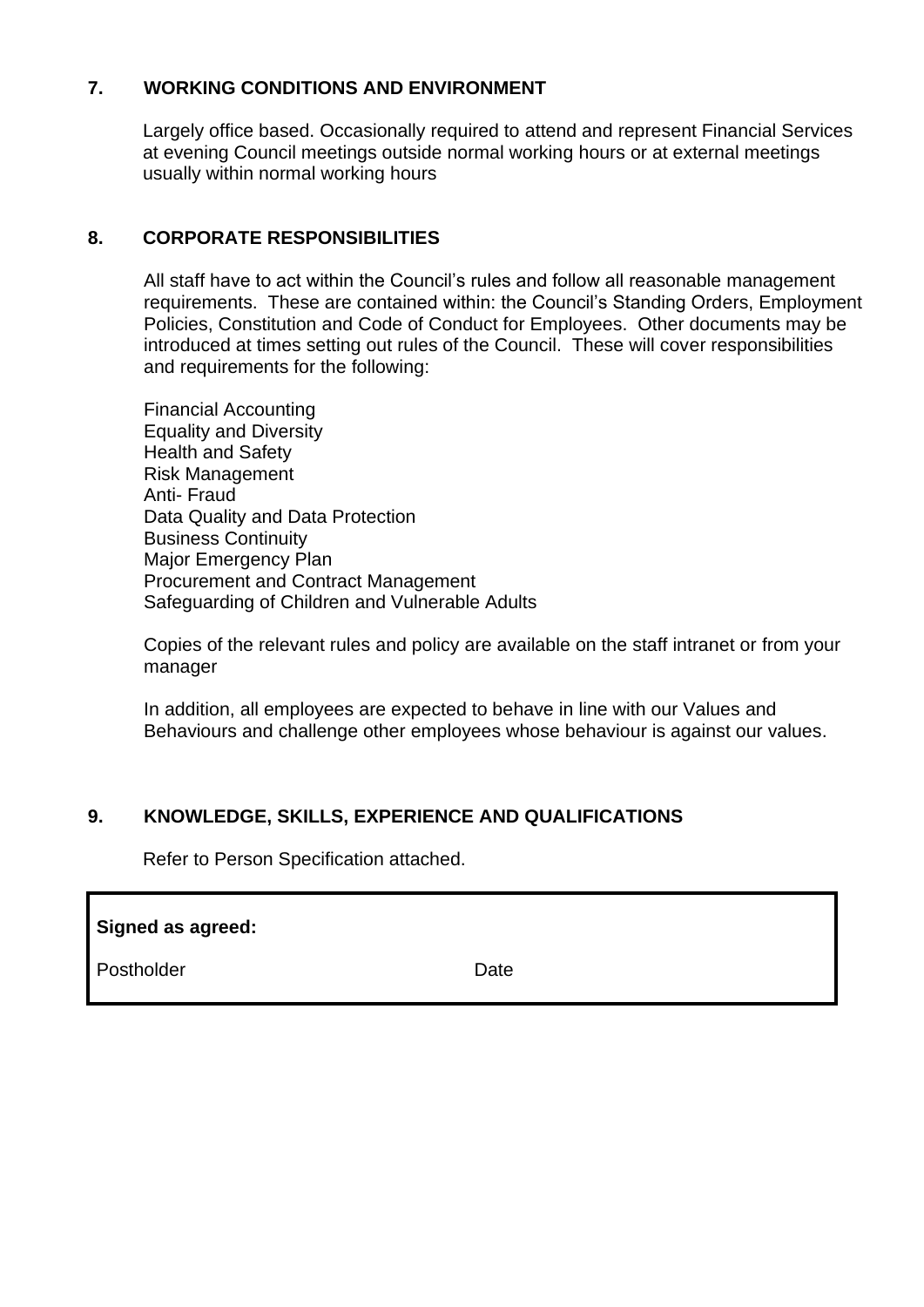## **PERSON SPECIFICATION**



## **Post: Financial Services Manager**

For effective performance of the duties of the post the postholder will be able to demonstrate that they have the skills and/or knowledge detailed in 'Essential Criteria'.

| <b>Criteria</b>                                                                                                                                                                                | <b>Essential/</b><br><b>Desirable</b> | <b>Method of</b><br><b>Assessment</b> |
|------------------------------------------------------------------------------------------------------------------------------------------------------------------------------------------------|---------------------------------------|---------------------------------------|
| Must be a fully qualified member of one of the five<br>accountancy institutes in CCAB or CIMA, preferably<br><b>CIPFA</b>                                                                      | E                                     | A,D                                   |
| Must have wide knowledge and at least five years'<br>experience in a professional finance environment<br>preferably within the public sector                                                   | Е                                     | A,l                                   |
| Must have experience in supervising staff                                                                                                                                                      | E                                     | A, I                                  |
| Understands the local government approach to<br>financial management and planning and how this<br>should be developed to provide value for money<br>services                                   | E                                     | A, I                                  |
| Understands the priorities of the Council and the<br>political structure and environment within Local<br>Government                                                                            | E                                     | A, I                                  |
| Competent in the use of a financial management<br>system to produce budget reporting, annual accounts<br>and financial statements in accordance with the<br>CIPFA Accounting Code of Practice. | E                                     | A,l                                   |
| Has sound knowledge and experience of local<br>government accounting relating to relevant<br>Accounting Codes of Practice, Statutory requirements<br>and to grant regimes                      | Е                                     | A,l                                   |
| Is aware of current legislation including that relating to<br>Housing Revenue Account and Capital Accounting                                                                                   | E                                     | A, I                                  |
| Has an understanding of current government policies<br>and how these impact on local government                                                                                                | E                                     | A, I                                  |
| Has sound understanding of Treasury management<br>and financing                                                                                                                                | E                                     | A, I                                  |
| Has a good working knowledge of Microsoft Word<br>and Excel and other PC based software                                                                                                        | E                                     | A,I                                   |
| Experience in performance management and<br>financial reporting requirements in a local government<br>environment                                                                              | Е                                     | A,I                                   |
| Experience of Treasury Management in a Local<br>Authority setting                                                                                                                              | Е                                     | A, I                                  |
| Able to motivate, support and encourage all members<br>of Financial Services and be experienced in leading<br>finance staff                                                                    | E                                     | A, I, T                               |
| Able to encourage development and training and give<br>supportive feedback to team members                                                                                                     | E                                     | A, I, T                               |